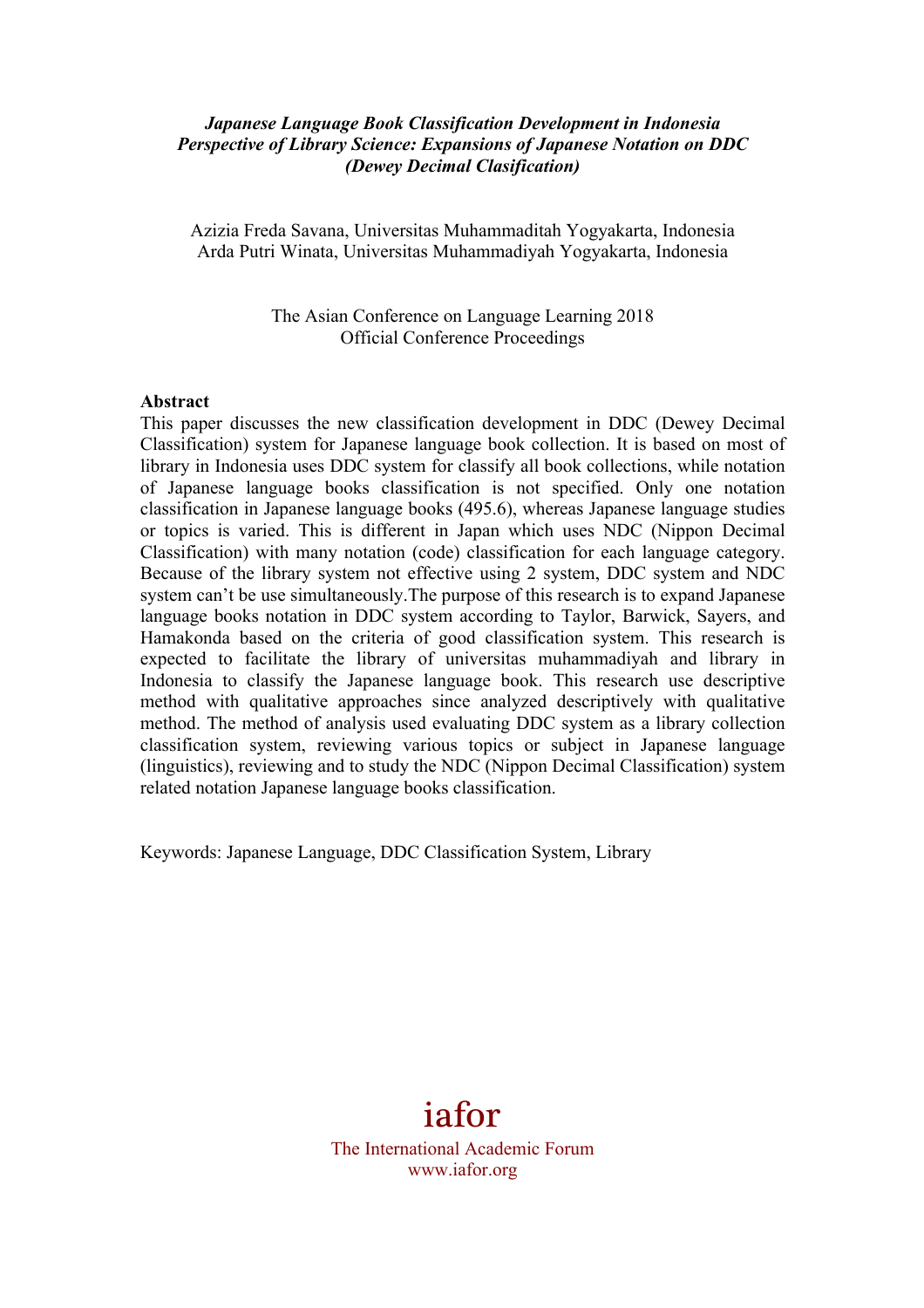### **Introduction**

The notation classification in DDC (Dewey Decimal Classification) system for Japanese language book collection in Indonesia's library are not specified. Only one notation classification in Japanese language books (495.6), whereas Japanese language studies or topics is varied. This is different for books notation in Japan which uses NDC (Nippon Decimal Classification) with many notation (code) classification for each language category. The library system not effective using 2 system which DDC system and NDC system can't be use simultaneously.

Based on Law No. 43 of 2007, the library serves as a source of information. Before being served, the source of information in library through several processes. There are inventory, cataloging, and classification. In the process classification, each library uses a different classification system. Some of the existing classification systems include:

# **Library Of Congress Classification (LCC)**

The Library of Congress Classification (LCC) is a classification system that was first developed in the late nineteenth and early twentieth centuries to organize and arrange the book collections of the Library of Congress. Proposals for additions and changes are reviewed regularly at staff meetings in the Policy and Standards Division (PSD) and an approved list is published. (Library of Congress Classification, 2014)

# **Universal Decimal Classification (UDC)**

The UDC is the world's foremost multilingual classification scheme for all fields of knowledge and a sophisticated indexing and retrieval tool. It is a highly flexible classification system for all kinds of information in any medium. Because of its logical hierarchical arrangement and analytico-synthetic nature, it is suitable for physical organization of collections as well as document browsing and searching. The UDC is structured in such a way that new developments and new fields of knowledge can be readily incorporated. The code itself is independent of any particular language or script (consisting of arabic numerals and common punctuation marks), and the accompanying class descriptions have appeared in many translated versions. (About Universal Decimal Classification (UDC), 2017)

# **Dewey Decimal Classification (DDC)**

The Dewey Decimal Classification (DDC) system is a general knowledge organization tool that is continuously revised to keep pace with knowledge. The system was conceived by Melvil Dewey in 1873 and was first published in 1876. The DDC is published by OCLC Online Computer Library Center, Inc. OCLC owns all copyright rights in the Dewey Decimal Classification, and licenses the system for a variety of uses. The DDC is the most widely used classification system in the world. Libraries in more than 135 countries use the DDC to organize and provide access to their collections, and DDC numbers are featured in the national bibliographies of more than 60 countries. Libraries of every type apply Dewey numbers on a daily basis and share these numbers through a variety of means (including WorldCat®, the OCLC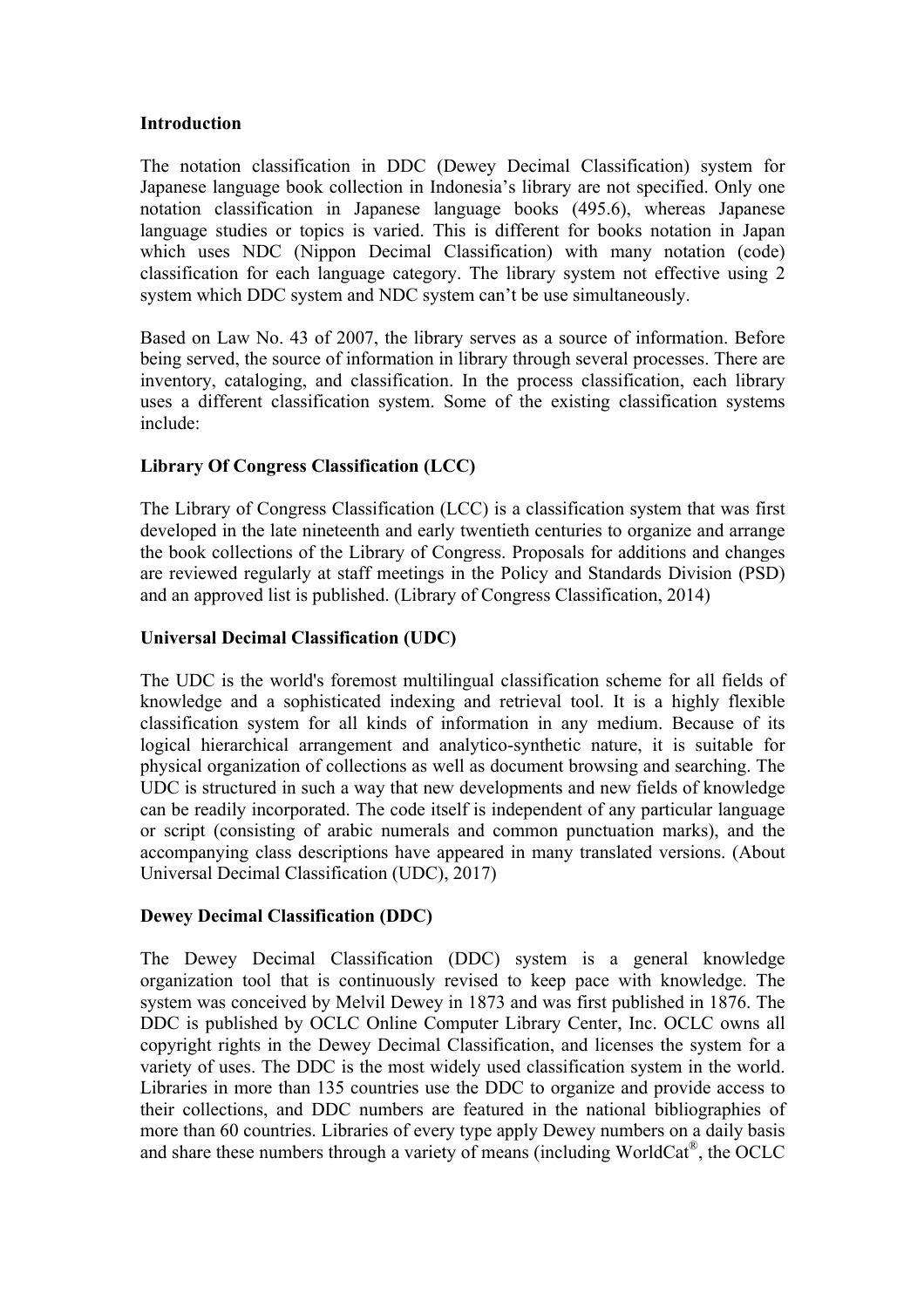Online Union Catalog). Dewey is also used for other purposes, e.g., as a browsing mechanism for resources on the Web.

The DDC has been translated into more than 30 languages. Translations of the latest full and abridged editions of the DDC are completed, planned or underway in Arabic, Chinese, French, German, Greek, Hebrew, Icelandic, Italian, Korean, Norwegian, Russian, Spanish and Vietnamese. The DDC was built on sound principles that make it ideal as a general knowledge organization tool, meaningful notation in universally recognized Arabic numerals, well-defined categories, well-developed hierarchies and a rich network of relationships among topics. In the DDC, basic classes are organized by disciplines or fields of study. At the broadest level, the DDC is divided into ten main classes, which together cover the entire world of knowledge. Each main class is further divided into ten divisions, and each division into ten sections (not all the numbers for the divisions and sections have been used). The main structure of the DDC is presented in the DDC Summaries following this introduction. The headings associated with the numbers in the summaries have been edited for browsing purposes and do not necessarily match the complete headings found in the schedules.

**The first summary** contains the ten main classes. The first digit in each three-digit number represents the main class. For example, 600 represents technology.

**The second summary** contains the hundred divisions. The second digit in each threedigit number indicates the division. For example, 600 is used for general works on technology, 610 for medicine and health, 620 for engineering and 630 for agriculture.

**The third summary** contains the thousand sections. The third digit in each three-digit number indicates the section. Thus, 610 is used for general works on medicine and health, 611 for human anatomy, 612 for human physiology and 613 for personal health and safety.

Arabic numerals are used to represent each class in the DDC. An decimal point follows the third digit in a class number, after which division by ten continues to the specific degree of classification needed. An subject may appear in more than one discipline. For example, "clothing" has aspects that fall under several disciplines. The psychological influence of clothing belongs in 155.95 as part of the discipline of psychology, customs associated with clothing belong in 391 as part of the discipline of customs, and clothing in the sense of fashion design belongs in 746.92 as part of the discipline of the arts. Hierarchy in the DDC is expressed through structure and notation. Structural hierarchy means that all topics (aside from the ten main classes) are part of all the broader topics above them. Any note regarding the nature of a class holds true for all the subordinate classes, including logically subordinate topics classed at coordinate numbers.

Notational hierarchy is expressed by length of notation. Numbers at any given level are usually subordinate to a class whose notation is one digit shorter, coordinate with a class whose notation has the same number of significant digits, and superordinate to a class with numbers one or more digits longer. The underlined digits in the following example demonstrate this notational hierarchy: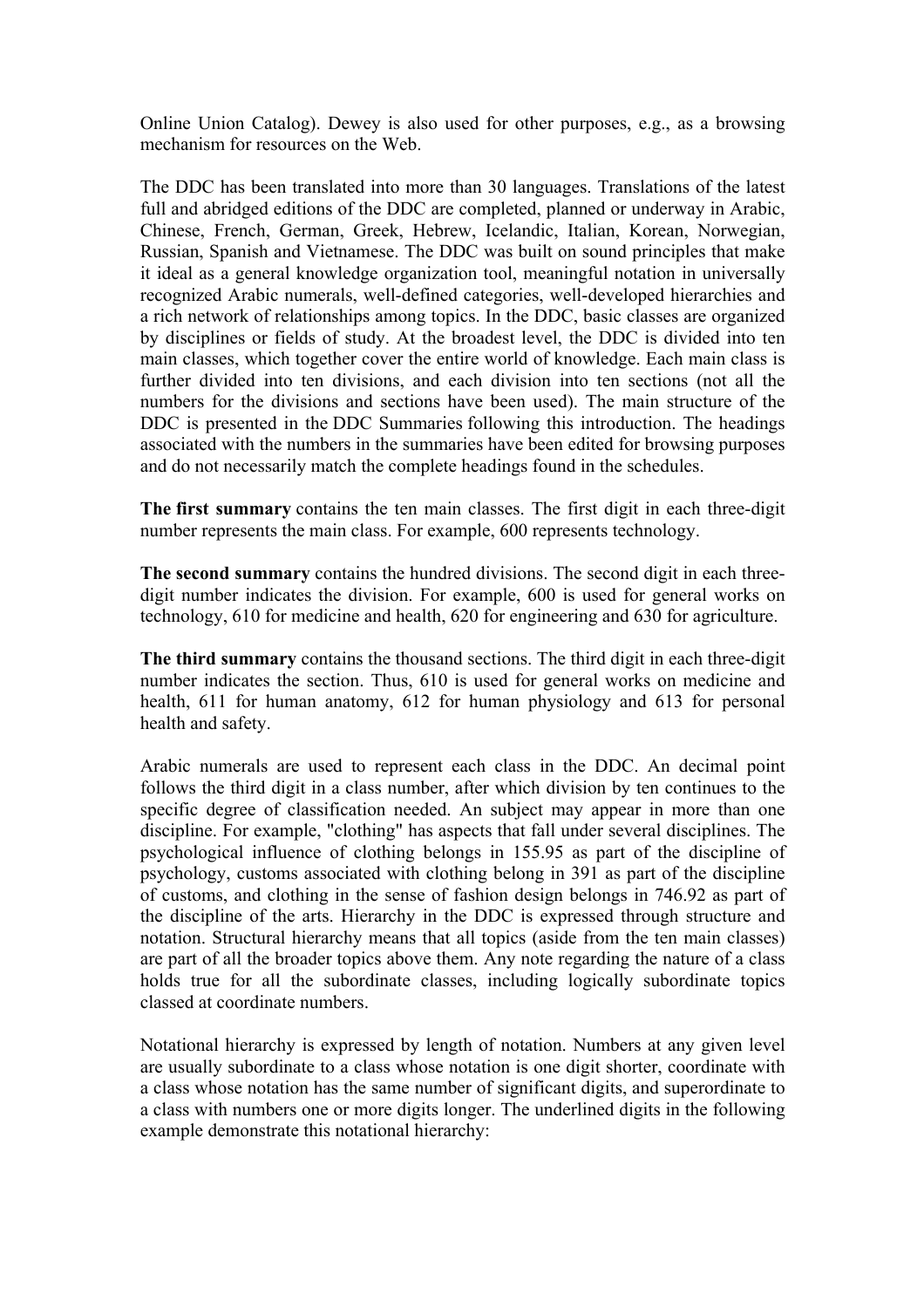600 Technology 630 Agriculture and related technologies 636 Animal husbandry 636.7 Dog 636.8 Cats

Advantages of DDC

- 1. DDC was the first classification scheme to use the concept of relative location to organize materials on the shelf.
- 2. The pure notation (i.e., all Arabic numbers) is recognized internationally.
- 3. The straightforward numerical sequence facilitates filing and shelving.
- 4. The Relative Index brings together different aspects of the same subject that are scattered in different disciplines.
- 5. The hierarchical notation expresses the relationship between and among class numbers.
- 6. The decimal system enables infinite expansion and subdivision.
- 7. The mnemonic notation helps users to memorize and recognize class numbers.
- 8. Periodic revision keeps it up-to-date.

Disadvantages of DDC

- 1. Its Anglo-American bias is evident in its emphasis on American, English, and European language, literature, and history in the 400s, 800s, and 900s, and Protestantism/Christianity in the 200s.
- 2. Some related disciplines are separated: e.g., 400 and 800; 300 and 900.
- 3. Some subjects are not very comfortably placed: e.g., Library science in 000 Psychology as part of Philosophy in 100 Sports and amusements in 700.
- 4. In the 800s, literary works by the same author are scattered according to form: e.g., Shakespeare's poems are separated from his plays.
- 5. Decimal numbering limits its capacity for accommodating subjects on the same level because there can only be 9 divisions (+ 1 general division).
- 6. Different rates of growth of some disciplines have resulted in an uneven structure: e.g., 300 and 600 are particularly overcrowded.
- 7. Although theoretically expansion is infinite, it doesn't allow infinite insertion between related numbers, e.g., between 610 and 619.
- 8. Specificity results in long numbers, which can be awkward for shelving and on spine labels.
- 9. Altering numbers because of a new edition creates practical problems in libraries: e.g., the need for reclassification, relabeling, and reshelving.

# **Purpose of classification of library collections**

Darmono (2007: 114) the purpose of classification of library collections include:

- 1. rediscover documents owned by the library regardless of the size of the small collection size.
- 2. Produce a systematic sequence. Documents are arranged according to class so documents in one class relate to one location.
- 3. Return of documents borrowed on the premises according to class.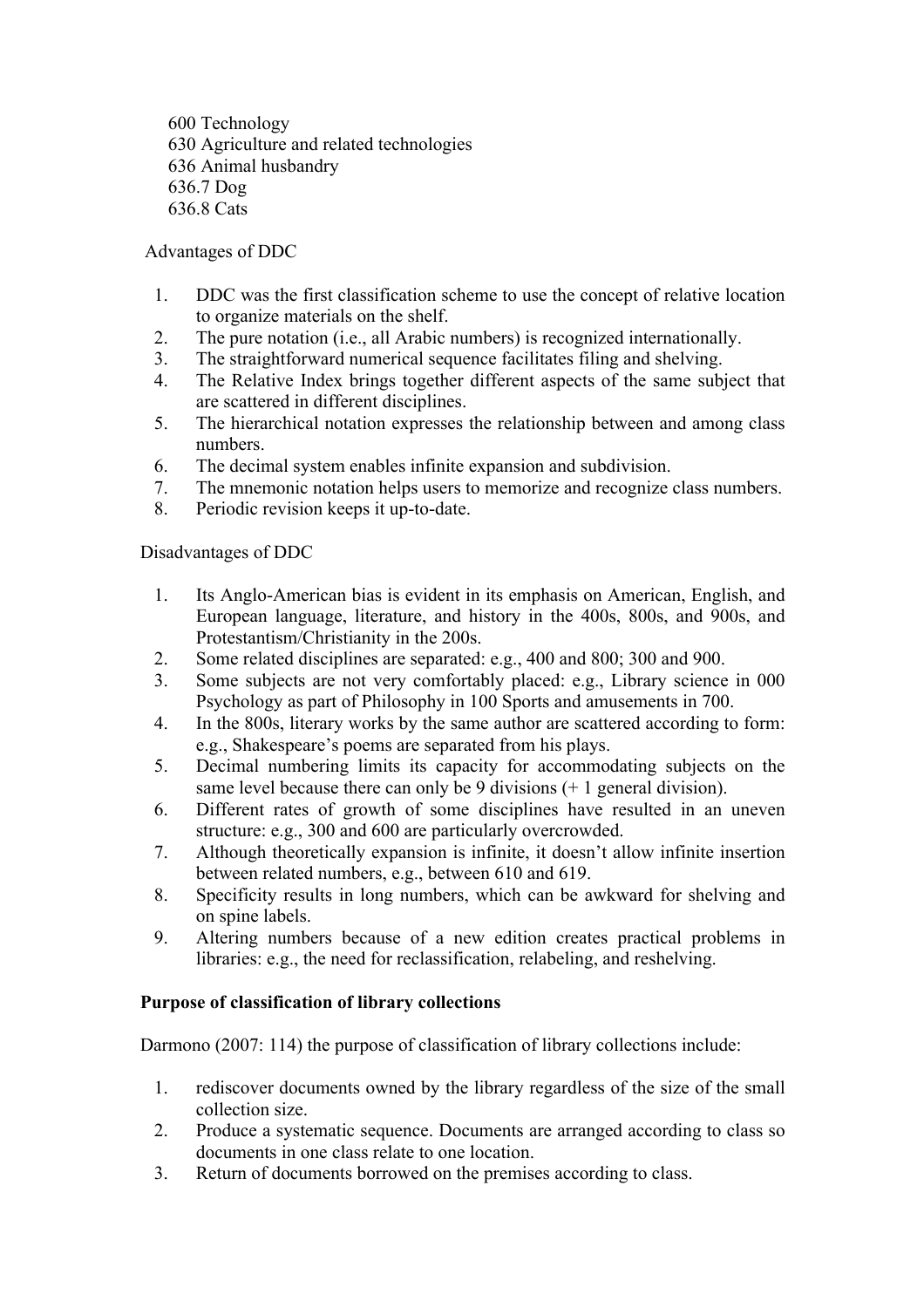- 4. Facilitate the preparation and insertion of new collections.
- 5. New document additions The library classification should allow for the withdrawal of a document from the rack so that the composition of the document is not interrupted by the withdrawal.

# **Function and usability classification**

Function classification in the library Suwarno (2007: 66):

- 1. Make it easy to search library material.
- 2. Facilitate the consideration of the collection held.
- 3. Facilitate the making of bibliography.

While the use of classification in libraries for librarians:

- 1. To compile books in storage on the shelf. For this purpose it is labeled with a bookmark, one of which is a classification notation.
- 2. To compile a catalog card based on the classification number

# **Methodology**

This research use descriptive method with qualitative approaches since analyzed descriptively with qualitative method. The method of analysis used evaluating DDC system as a library collection classification system, reviewing various topics or subject in Japanese language (linguistics), reviewing and to study the NDC (Nippon Decimal Classification) system related notation Japanese language books classification.

#### **Result**

The following are some generally accepted criteria for a good classification system according to Taylor (2006: 396-397), among which are:

- 1. Comprehensive, meaning must cover all areas of science in the field of science that represent.
- 2. Systematic, does not have to divide the subject in depth but must integrate logically related topics, is easy to understand, and can make it easier for users to easily find the information they are looking for and want.
- 3. Flexible, should be made easy, so that any new subject on the subject of science can be entered without a general sequence of classification.
- 4. Using a clear understanding with consistent meanings for users and classifiers. The Japanese language is in 495.6 notation, while the topics in the Japanese language study are extensive.

In connection with this, Berwick Sayers in Nita (2013) that:

1. The notation should be simple The good classification system should have a simple notation, meaning that the system must have a symbol or a sign that is a simple memorable symbol that represents a subject. A simple and memorable notation is 26 Arabic and Latin alphabets. For example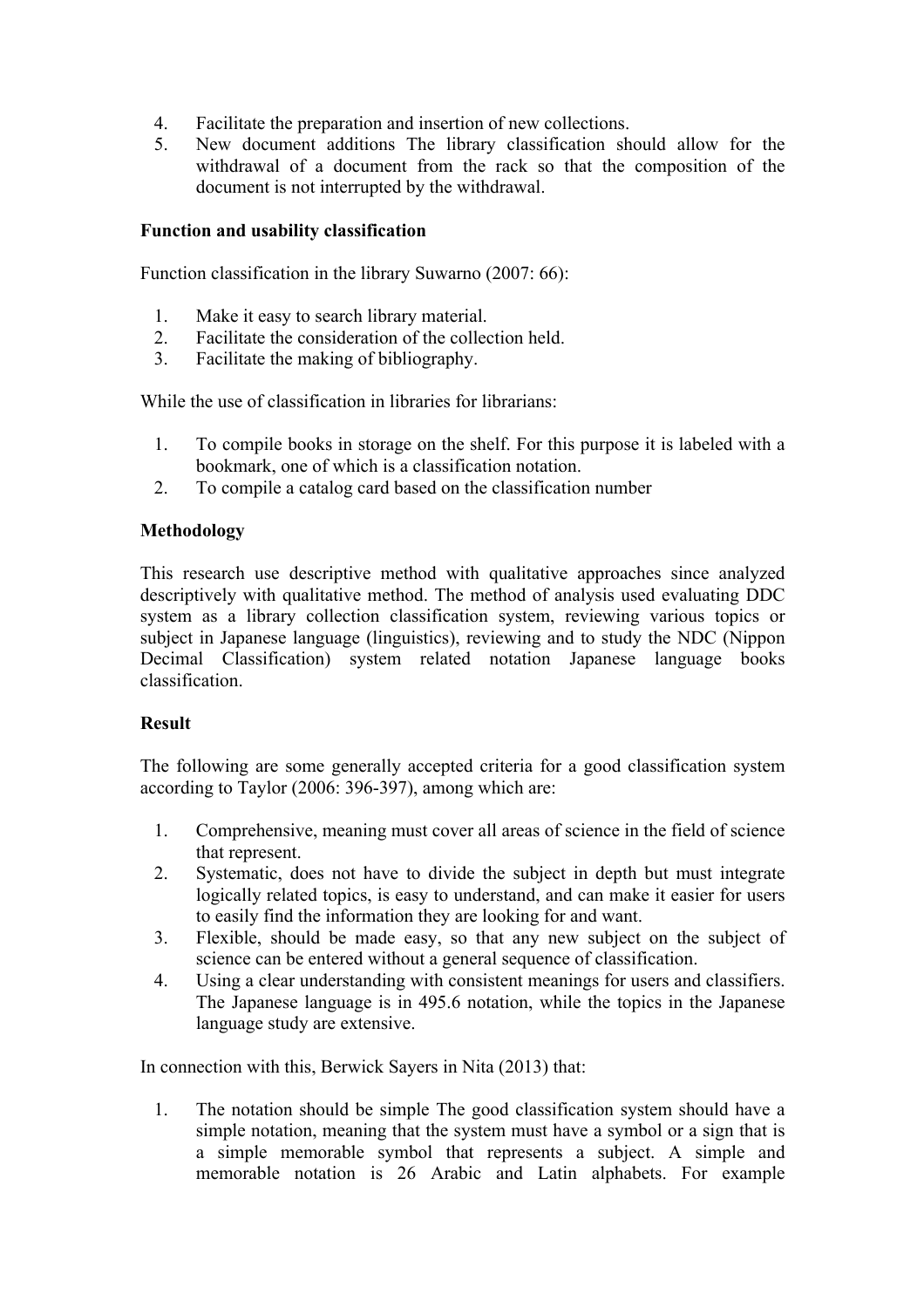Bibliographic Classification uses the letter K to symbolize the subject of social science.

- 2. Short-lived notation In addition to the simple notation used should be a combination of numbers or letters that brief, so notation is easy to understand.
- 3. Flexibility What is more important than a good classification system criteria is the flexibility of a notation. With respect to specific topics in several documents, the classifier has applied a particular symbol to the main topic, which is expanded into a division then expanded again into subdivisions and in more detailed sections.

Good classification system according to Hamakonda (2008: 2) includes:

- 1. Notation, which consists of a series of symbols of numbers, representing a set of terms (specific subjects) contained in the chart. Thus each class, section and sub-section in the chart has its own notation which in the DDC chart is called the class number.
- 2. b. The Relative Index, which consists of a number of headings with details of its alphabetically arranged aspect, and provides clues to a class number, allowing people to find the headers listed in the index chart on similarly functioning charts or tools.
- 3. Auxiliary tables, in the form of a series of special notations, are used to express certain aspects that are always present in different subjects or similarly functioning tools. In the last edition of DDC there are 7 auxiliary tables, namely Standard Subdivision Table, Region Table, Literature Subdivision Table, Language Subdivision Table, Race Table, Nation, Ethnic Group, Table of Languages and Tables of Persons / Persons.

According to Soepardjo (2012), There are Japanese linguistic topic:

- 1. Phonetics and phonology
- 2. Japanese letters and writing
- 3. Vocabularies and Semantics
- 4. Grammars
- 5. Honorific

Based on teory of Taylor, Barwick, Sayers, Hamaconda and Japanese linguistic category by Soepardjo as above, the notation of Japanese books classification could be expand in DDC system as below:

| 495.6 Bahasa Jepang (Japanese Language)      |
|----------------------------------------------|
| 495.6.1 Fonetik, Fonologi dan Menulis        |
| (Phonetics, Phonology. Writing)              |
| 495.6.2 Etimologi, Semantik                  |
| (Etymology.Semantics)                        |
| 495.6.3 Kosakata                             |
| (Vocabularies)                               |
| 495.6.4 Tata Bahasa Jepang                   |
| (Grammar)                                    |
| 495.6.5Membaca, percakapan, dan interpretasi |
| (Readers. Interpretations. Conversation)     |
|                                              |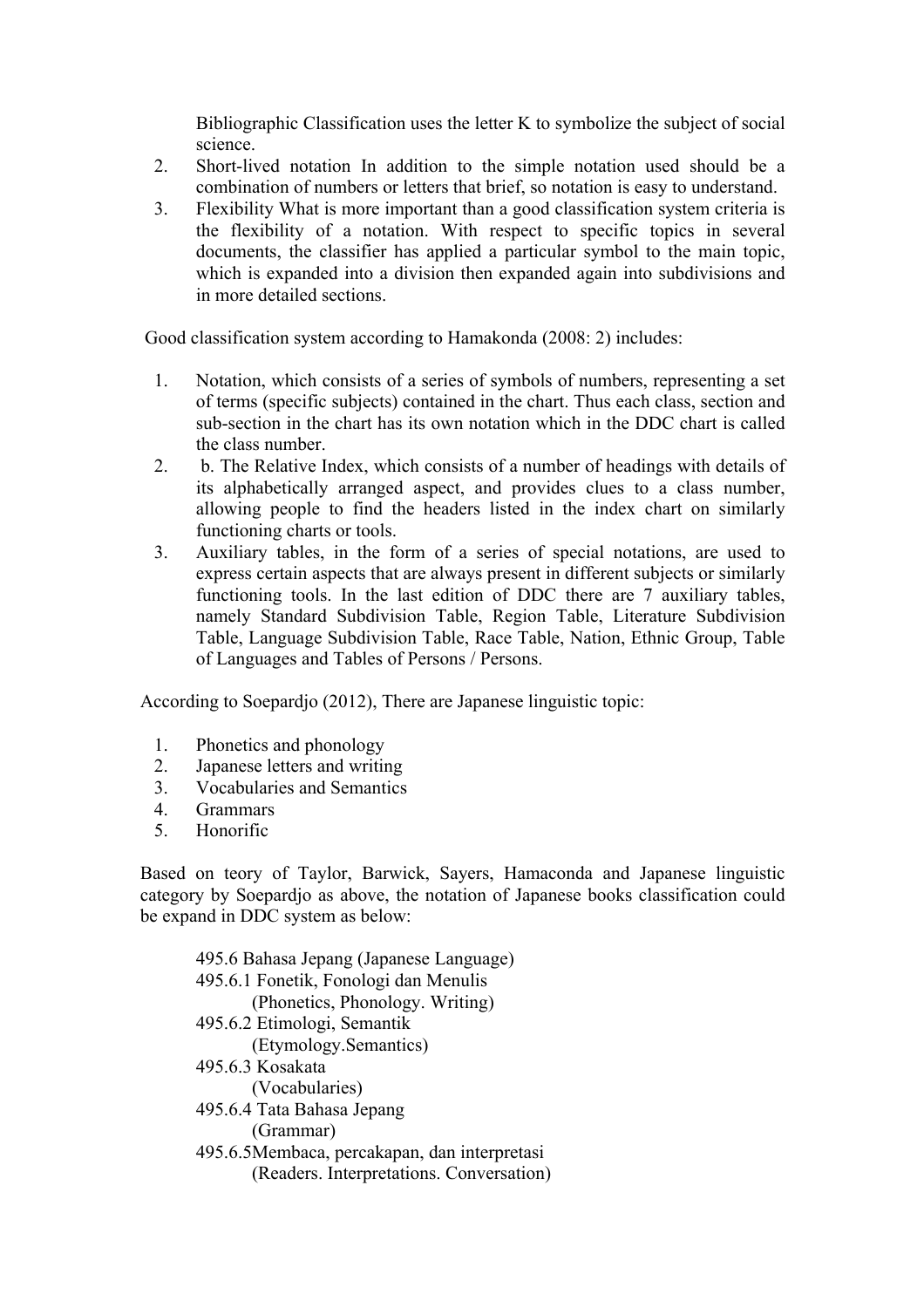495.6.6 Dialek (Dialects)

The notation is expected to facilitate the library of universitas muhammadiyah and library in Indonesia to classify the Japanese language book.

# **Conclusion**

The result of this research could expand Japanese language books notation in DDC system. this can make it easier for librarians to entry notation codes in the library system, not only in Universitas Muhammadiyah Yogyakarta, but also Library in Indonesia. However, in this research only expand Japanese Language books notation in DDC system. For more research is needed to developed new notation system in other language subject.

# **Acknowledgements**

Thank you to many people who helped and supported us for this research. Firstly, We should thank to Mr Lassa, the head of Library in Universitas Muhammadiyah Yogyakarta for his support and feedback. Secondly, we are really helped by Mr Eko who made our video presentations, so we could submitted virtual presentation on time. We need thanks Universitas Muhammadiyah Yogyakarta, we love to work here who always support any research activity. We also thank to Public Relation and Protocol Universitas Muhammadiyah Yogyakarta, Japanese Language Education department Universitas Muhammadiyah Yogyakarta who always support Azizia. Last but not least, We want to thank our Family for their love, caring, and support. Thanks for understanding our crazy busy all the time and we are grateful so much to you all.